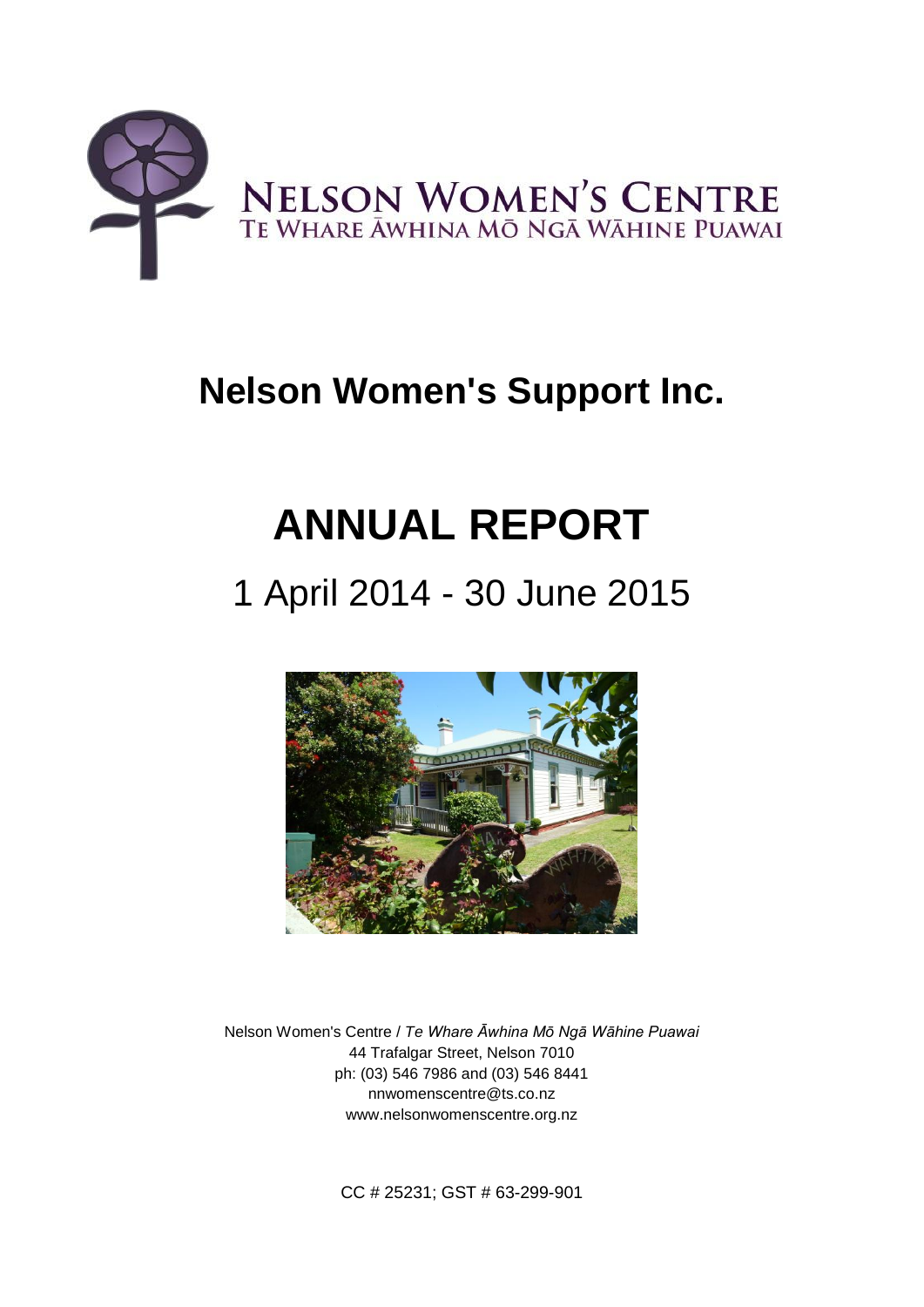# **Introduction**

**This has been a year of consolidation and development at the Nelson Women's Centre** *Te Whare Āwhina Mō Ngā Wāhine Puawai***.** The Centre's name in te reo indicates "a supportive place where all women can flourish." This describes how we want to be with each other, and what we want this place to be for all women who come here.

2014-15 is our first year as a single, unified organisation that includes the Women's Centre Coordination, Social Work and Counselling services. Please also note that this report is for a 15-month period, because we have changed our balance date to 30 June.

**Our mission is:** empowering women to be safe, resourceful, to value themselves and to reach their potential. This mission underpins everything we do here.

**We are a registered charity: CC25231** and we are tax-exempt; GST # 63-299-901.

# **Women's Centre Patron**

Annette Milligan, pioneer in women's health, Director and founder of INP Medical Clinic.

# **Personnel**

In many ways, the people make a place, and we are blessed to be able to attract a wonderful combination of people (paid and volunteer) with great heart and strong skills.

#### Our current Governing Collective members are:

Gail Collingwood Elena Meredith Hilary Mitchell Sarah Wilson **Ruth Parsons** Myffie James

The responsibilities of the Governing Collective are to: guide the strategic direction of the Centre; develop major policies; oversee the organisation's finances; employ staff; assist with fundraising. (Note: Hilary Mitchell and Sarah Wilson joined the Governing Collective this year, and Anna Geene, Joy Shackleton and Raewynn Greenwood resigned. We wish them all the best for the future.)

The people employed by the Governing Collective are:

| Centre Coordinator, Carrie Mozena  | Assistant Coordinator, Deanne Kilpatrick          |
|------------------------------------|---------------------------------------------------|
| Community Social Worker, Lyn Ginty | <b>Assistant Social Worker, Christine Henwood</b> |
| Cleaner, Lisa Ines                 | Finance Administrator, Kathleen O'Connor          |

We have a dedicated and skilled team of volunteer Counsellors:

| Myffie James | <b>Ruth Parsons</b> | Rebecca Young | Mia Riddell        |
|--------------|---------------------|---------------|--------------------|
| Jenny Davis  | Alex Sawyer         | Julie Jar     | <b>Nadine Kunz</b> |
|              |                     |               |                    |

During the 2014-15 year, counsellors Nadine Kunz and Mia Riddell resigned, and we brought a new counsellor on board, Julie Jar.

Other regular Women's Centre volunteers include:

Clancy Hunt, our gardener Deb Rapson, who organises the Op Shop Rona Spencer who offers Holistic Pulsing sessions every week NMIT Social Work students on placement (Natalie in 2014 and Sally in 2015)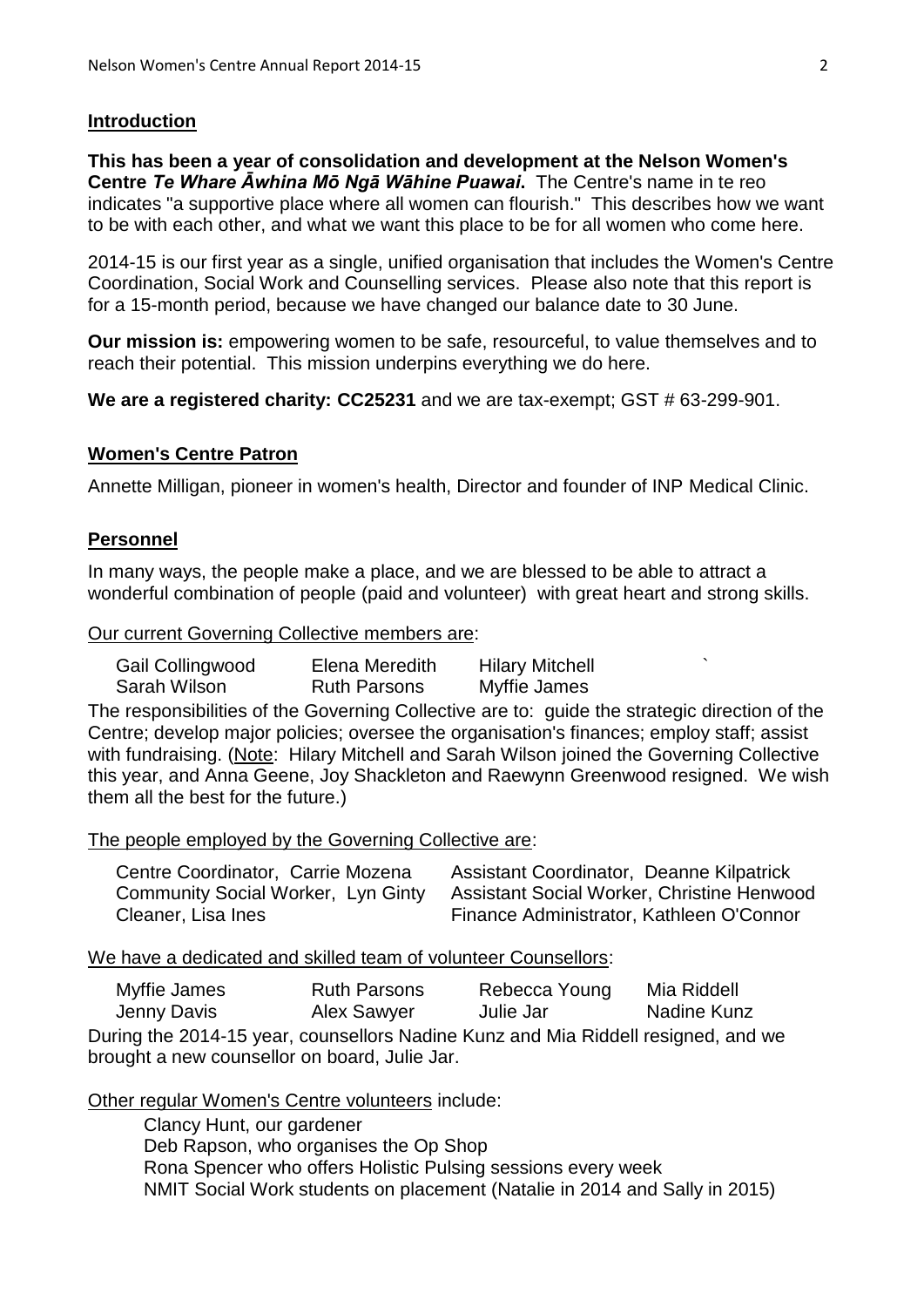#### **Nelson Women's Centre Coordination**

The Women's Centre Coordinators, Carrie Mozena and Deanne Kilpatrick are facilitative leaders who focus every day on four key areas: people, programmes, our facilities and funding. Overall, they keep looking for ways to address issues in the community that are important to women.

#### **Highlights**

- **Participation in all of our programmes and services at the Women's Centre remains strong.** Our total number of client contacts for this 15-month period was **3820** (this is almost the same as last year, with a slight overall drop in attendance due a severe winter flu season.) This includes Centre visits, phone calls and email queries. More contacts keep coming in via our website, especially from younger women.
- **54% (2046) contacts related to our SOCIAL/CULTURAL offerings**. Lots of people (individuals and agencies) enquire about our workshops; some approach us to be tutors; many attend other groups (e.g. 8-15 women and their children attend the Women Parenting Alone group every Friday; the 8-week Pathways to Power course runs twice every year; we ran four mindfulness meditation groups this year).

**Hands-On Art and Discovery Afternoon workshops are popular**: **512** women attended **76** workshops in the 15 months. The wide variety of workshops we offer accomplish many things: they introduce women to creative arts and crafts, help them to learn new skills, enable them to get to know new people, and boost their confidence in many ways. The tutors we engage are dynamic, skilled and inspiring people to be with. Our workshops also provide many women an easy introduction to the Women's Centre, which encourages them, later on as they may need, to link with the support groups, social work, advocacy and counselling services offered here.

Our Hands-On Art & Creative workshop topics included: drawing, painting (with acrylics and watercolours), mixed media, collage, pastels, 3-D felting, Asian bookbinding, paper mache, crochet, batik, crazy patchwork, creative sewing, quilting, ethnic cooking, and how to make raw and fermented foods.

Our Discovery workshops included a mix of personal development and life skills topics: budgeting, homeopathy for common ailments and first aid, Indian Head Massage, working with Tarot, Qi Gong, mindfulness mediation, menopause, self-defence skills, accessing your intuition, energy healing, beauty on a budget, Emotional Freedom Technique, boundary-setting, relationship and communication skills.

- **16% (607) came for a TIME OUT or to visit the OP SHOP.** We are a drop-in centre where women can pop in for a cuppa, browse in our Women's Library, meet a friend for lunch, have an informal chat with someone, just hang out, or hunt for bargains in our Op Shop. This year we have seen a consistent flow of donations to and sales from the Op Shop,which raised **over \$2,000**. These extra funds help cover the daily running costs of the Women's Centre (such as power, internet, printing, milk, tea, rubbish, cleaning supplies, etc).
- **13% (503) contacted us for HEALTH reasons**. Many women ask us for referrals to counsellors, GP's or other health services. This is because they are new to town, on a low income, or not happy with their current health provider. We refer women to NWS and SASH for support and counselling, and we maintain a resource list of private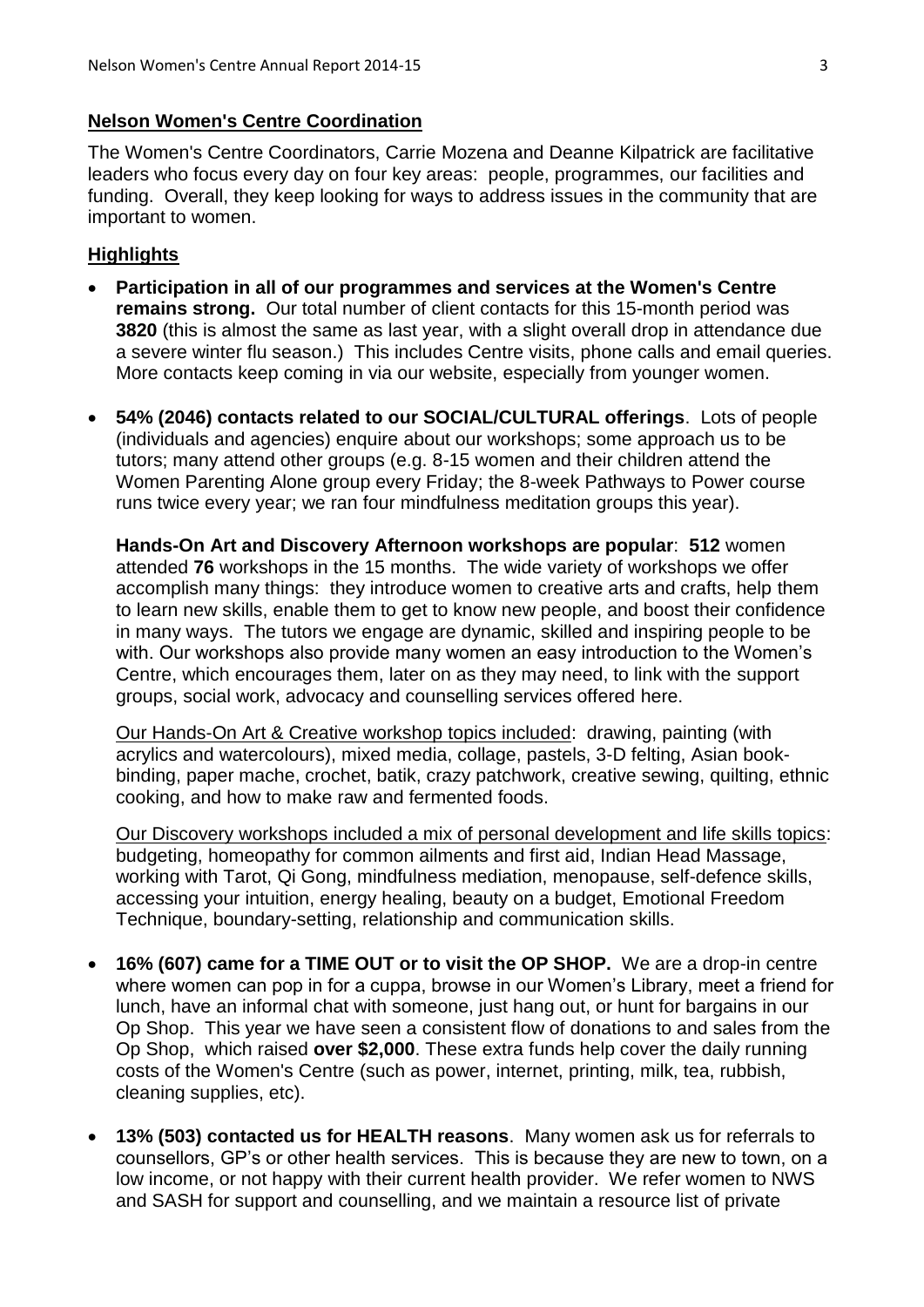counsellors who are full members of NZAC or NZAP. We also have had skilled volunteers who offer gold-coin reiki or holistic pulsing sessions for women on low incomes. In the past 15 months **144 women received a 50-min healing session** here at the Women's Centre.

- **4% (139) contacted us for help with INCOME.** We are a contact point for the Angel Women's Loan Fund, who provide no-interest loans up to \$1200 for women to help with training/ education or to help develop a small business. We continue to get many requests for help with benefits and often link people with BUWT (Beneficiaries and Unwaged Workers Trust), CAP (Christians Against Poverty), Nelson Budget Service, and the Fifeshire Foundation (for grants in cases of domestic hardship). Also, due to ongoing tough times, many people come to the Women's Centre seeking food. We almost always have surplus bread, meat and fish to give away to individuals and families in need. **We are immensely grateful for regular food donations from Nelson Food Bank (bread), Sealord (fish) and Lonestar Farms (meat).**
- **3% (110) were requests for help with HOUSING issues.** This includes emergency housing and finding affordable rentals.

**a. Emergency Housing:** The Women's Centre works closely with the Nelson Tasman Housing Trust, who oversee two emergency cabins at Tahuna Beach Holiday Park. The Women's Centre and six other community agencies share access to this emergency housing: Family Start, Salvation Army, St. Vincent de Paul, Victory Community Centre, Te Piki Oranga and Women's Refuge. On average, 80 adults and 60 children each year are housed for 10 days. This emergency housing gives women and families breathing room so that they can find longer-term accommodation. The Women's Centre Coordinator helps lead the bi-monthly Emergency Housing Committee meetings, which guide the development of emergency housing in Nelson.

**b. Affordable Rental Housing:** Women on their own and families on low incomes have a hard time finding decent housing they can afford in Nelson. It is not unusual for people to struggle to pay rents that are 50-70% of their weekly incomes. We provide information on where and how to look for housing, link people to Women's Centre social workers and the Salvation Army for skilled advocacy on accommodation issues.

 **11 daytime VOLUNTEERS worked a total of 453 hours** this year. We hugely appreciate Clancy Hunt for all of her gardening skills and creative additions to our grounds. Our loyal volunteer Deb Rapson continues to keep the Op Shop neatly sorted and organised. Two NMIT social work students, Natalie Randall and Sally Tohill helped with many daily tasks. Heartfelt thanks as well to Rona Spencer for freely giving her time to provide Holistic Pulsing each week to women on low incomes.

#### **Development Projects:**

Each year we work to improve the Women's Centre facility in some important way. This year we have focussed on two key projects:

**a. Earthquake risk mitigation:** in January 2015 we removed the two brick chimneys so they wouldn't fall and hurt people in the event of a big shake. We also had a special insulated flue installed so that we can continue to use the logburner to heat the lounge on cold winter days.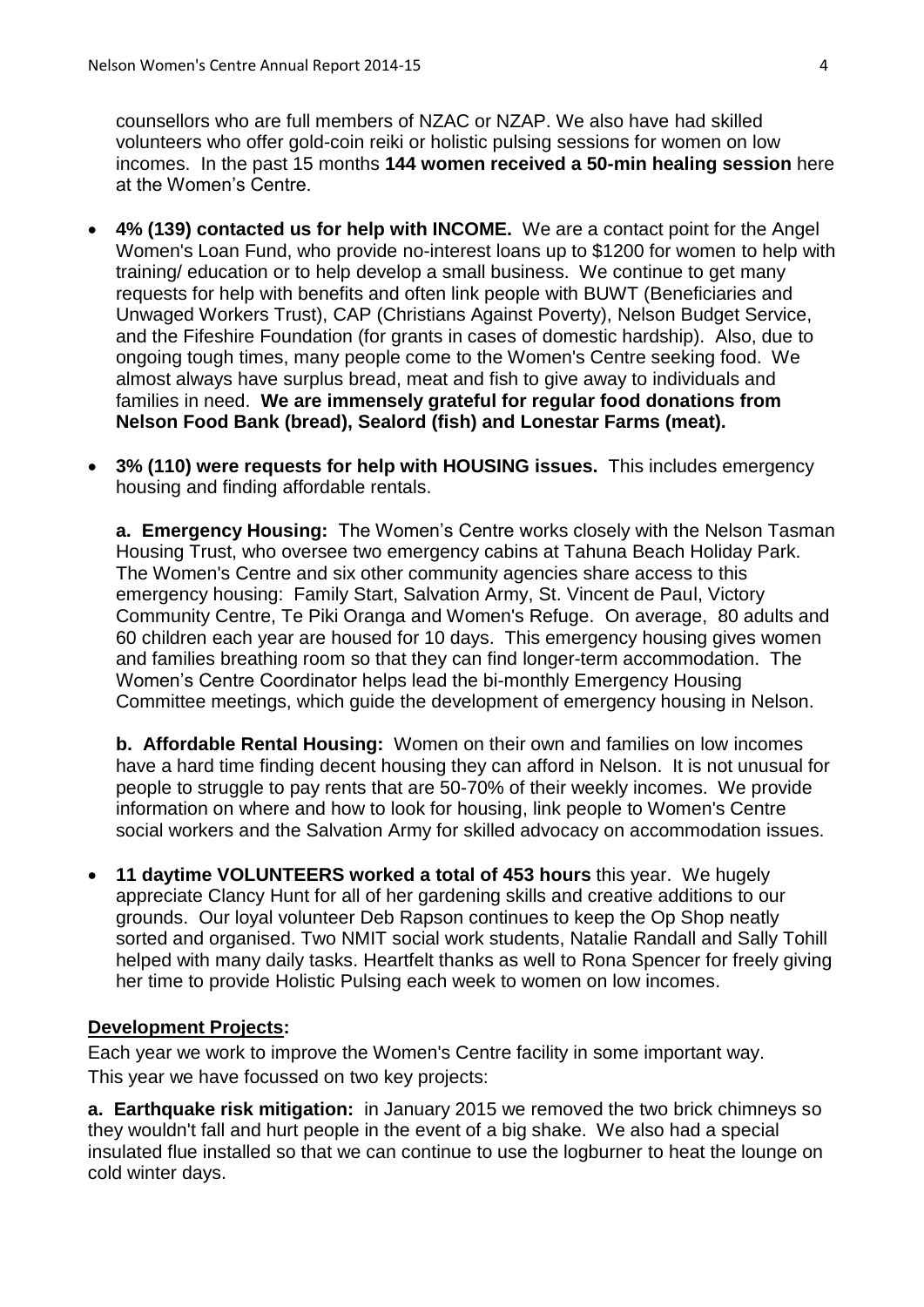**b. Counselling Cottage:** with both SASH and the Women's Centre counsellors seeing more and more clients, we decided to add a third counselling space. Significant donations have come from Port Nelson Ltd, the James family, and many local supporters. The NMIT building programme donated labour: they built the cottage at NMIT and we then transported it to our back yard. While there are still some details to complete to satisfy the building consent, the new Cottage is already being used. Enormous thanks to Myffie James for project managing this effort so enthusiastically and gracefully.

#### **Social Work Services - Overview**

The uniqueness of our agency is we are able to see all women within and around our community, we have no restrictive criteria. All women seeking our help are validated and heard, treated with respect and dignity in a confidential and safe environment. Our Māori wāhine are embraced within the kaupapa of Te Tiriti o Waitangi.

We respond to all enquiries as quickly as possible. We prioritise urgent cases. These are generally walk-in clients who are in distress and need urgent help: women of different cultures and ages who may need to talk to someone regarding food, housing, domestic violence, advocacy re Work & Income or lawyers appointments etc. Women also present with mental health issues that need immediate attention. We also have an outreach service that allows our social workers to make home visits. This is beneficial for all women who are disadvantaged financially and physically.

Our referral system is simple: a phone call to the landline or our cell phone which is held by one of the social workers at all times, or via email or the website. We aim to respond to any messages left to us within one hour during work hours or otherwise within 24 hours. Women are referred to Nelson Women's Support by family, friends, co-workers or other agencies such as Nelson Hospital, GPs or practice nurses, Work & Income, CYF etc.

We work collaboratively with SASH who are also based at the Women's Centre. Whenever women have been affected by sexual violence we can connect them easily with caring, specialist help, and our social workers can continue to assist them in many practical ways.

#### **Social Workers' Roles**

We employ two social workers, Lyn Ginty and Christine Henwood, who are both full members of ANZASW (Aotearoa NZ Association of Social Workers). They are both very experienced and respected in the community, with good reputations for being honest and trustworthy when working alongside other agencies. Both social workers work from a strengths-based perspective which allows the client to determine their own journey or course of immediate action. Our Māori social worker, Lyn, has her own ability to engage specific theories within her practice e.g. Te Wheke Māori model is used when working alongside the whānau determining whakapapa. This enables both worker and client to form a meaningful relationship and where both fit in iwi, hapū, whānau.

Both social workers have a strong belief regarding safety of children. Notifications are made alongside whānau as we promote transparency, trust and support. Anonymous notifications are only made if there is a threat to the safety of the social worker. Both social workers have a wide knowledge of the Nelson community, therefore are able to think on their feet regarding referrals to other agencies within the area who may have more expertise in specific areas.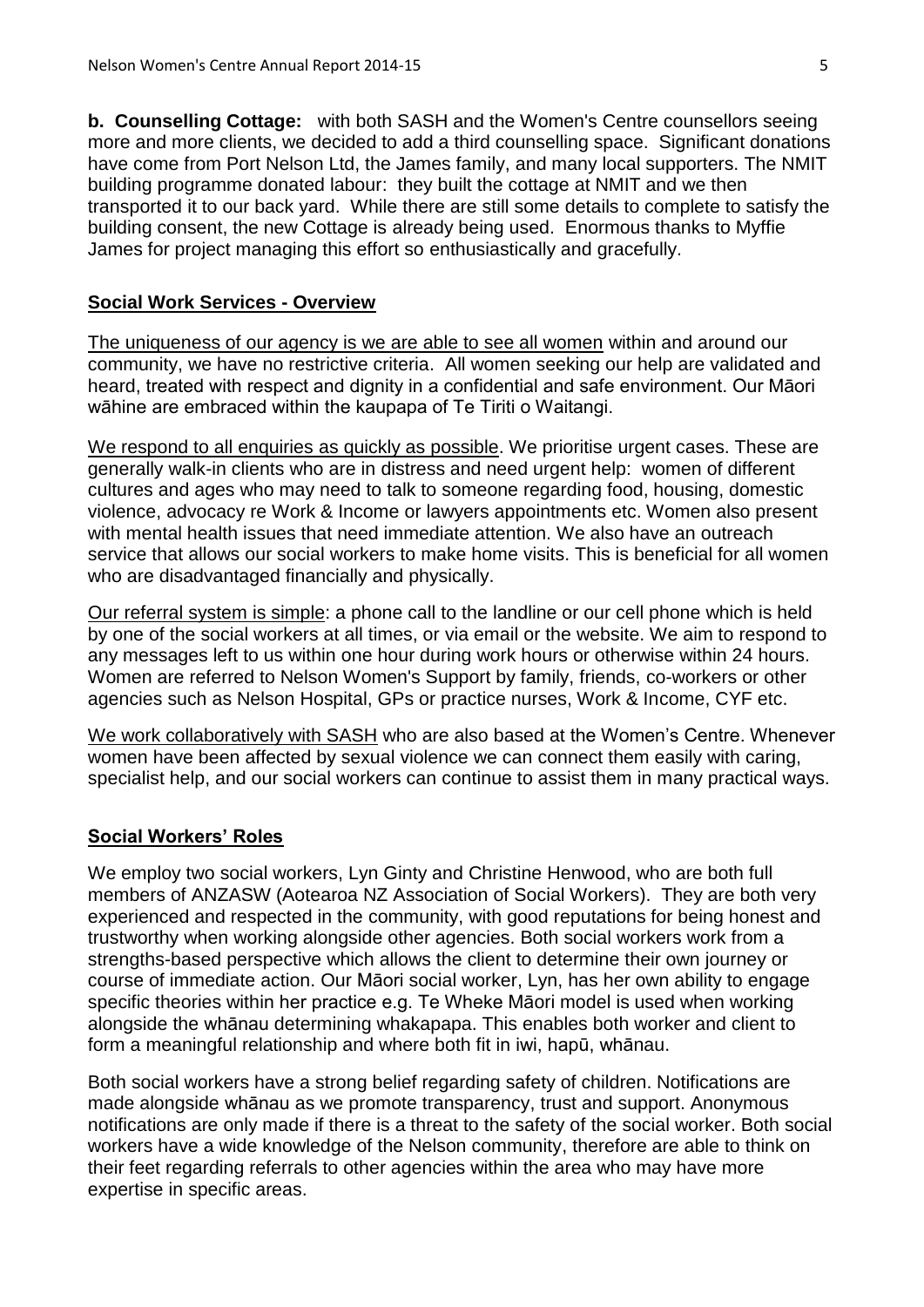Both of our social workers also have a lot of experience helping women address domestic violence. We are able to help women understand the dynamics of power and control, create safety plans, and help them secure protection and parenting orders if needed. We frequently refer women to the programmes of Stopping Violence Services. We also link many clients to the services of SASH so that women who had been sexually abused as children or raped as part of ongoing family violence can get specialist support and care. Our social workers continue to help these clients with practical matters re housing, food, clothing, children's education and more.

#### **Social Work Support & Advocacy** – this service has three "streams":

- a. **Intensive Family Support**, for 60 families per year, funded by a contract with Ministry of Social Development. This year, we worked with a total of **74 high-risk families** (with 286 children), with **all** of these families achieving at least 80% of their goals set through their case plan.
- b. **General Social Work Support**, largely funded by grants from NZ Lottery and the Rātā Foundation (formerly The Canterbury Community Trust). This year, we worked with **over 200** women and families in this general area.
- c. **Social Work Support for women over age 45, struggling on their own**, funded by a contract with Nelson City Council. This year, we worked with **over 100** such women.

#### **Primary Presenting Issues for All of Our Clients**

| Domestic violence/abuse - 27%  | Parenting - 18% |
|--------------------------------|-----------------|
| Legal/custody issues - 22%     | Housing - 9%    |
| Mental health/addictions - 22% | Poverty - 2%    |

Please note that in most cases, it isn't just one area of concern but actually several, intertwined. And underlying most is financial hardship/poverty.

| <b>AGES of Clients</b> |                   | <b>ETHNICITY of Clients</b> |  |
|------------------------|-------------------|-----------------------------|--|
|                        | 24% 17-30 years   | 69% NZ European             |  |
|                        | 34% 31-40 years   | 28% Māori                   |  |
|                        | 37% 41-60 years   | 01% Pacific Islanders       |  |
|                        | 05% over 60 years | 03% Other                   |  |

#### **Results-Based Accountability**

This year we began tracking all clients' progress in terms of positive changes in their:

- information, education, skills
- attitudes, perceptions, awareness
- behaviour and actions
- circumstances

This happens via a closing assessment between the social worker and client. Results for each client vary according to each person's situation and their set goals. Examples of common results are: better understanding of the harmful effects of family violence on children; improved parenting skills; stronger ability to take care of self; learning to set better boundaries; resolving difficult access arrangements; and gaining secure housing.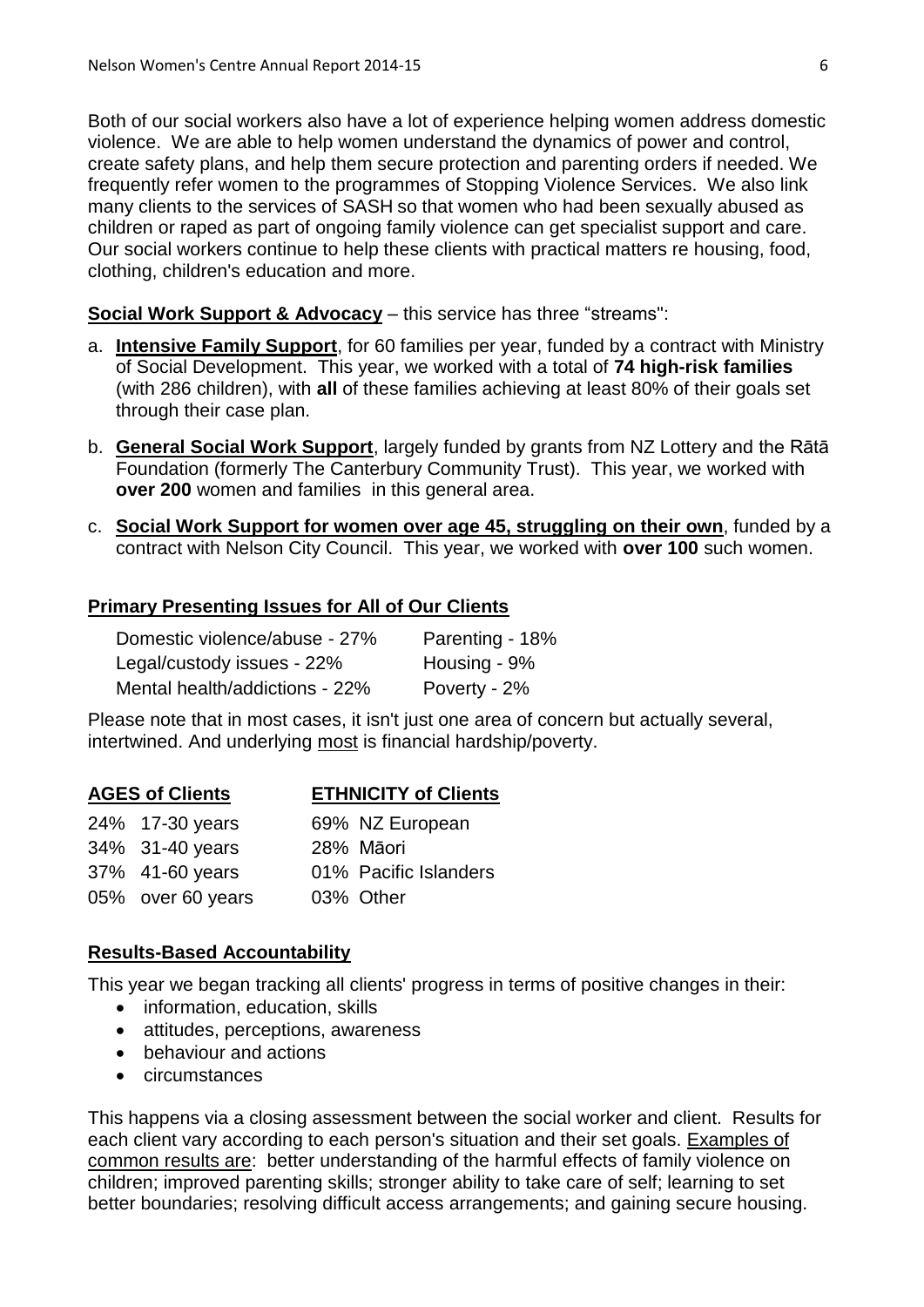# **Outreach Service**

Referrals are made to our social workers from agencies such as Nelson Hospital social workers. We will visit and make sure that women who have recently had surgery whether young, old or middle-aged are able to cope. Many of them cannot drive and need help to attend their follow-up appointment. These usually involve short-term plans.

We also do home visits with young mums who have no transport, women with addictions who get into difficulty, plus all women in urgent need of support, e.g. doctors appointments when children are sick. Our service has on occasions reached from Nelson, Richmond and surrounding areas to Motueka. We are able to evaluate clients' needs at home and then put other agencies and resources in place for them within their area.

# **Contact via Website and Email**

One of our groups of "hard to reach clients" is often married women who have learnt to be resilient, but who are living in controlling relationships. These women may be professionals who do not want agencies or outsiders knowing what is going on in their homes. They will make contact by phone or via our website and check us out first. They always enquire about confidentiality firstly. We engage with these women usually by email until they feel safe to come into the Women's Centre. We have clients who are running from abusive relationships, from as far away as Australia, who connect with us through our website, who ask for contact as soon as they arrive back in Nelson.

# **Counselling Service**

Nelson Women's Support has six qualified, volunteer counsellors, who provide up to 10 free counselling sessions to any woman over age 17. Our social workers assess women who request counselling, and will "hold" these clients until they are able to be seen by a counsellor (usually within 2-3 weeks). Our counsellors are required to keep written records and evaluation sheets on each client as an accountability measure for the agency. The counsellors attend a meeting with all staff once per month, and meet as a peer group after the main meeting. All counsellors have their individual external professional supervision, plus some training paid for by the agency (thanks to ongoing fundraising for this purpose).

**In the past 15 months, our counselling service worked with 80 new clients, providing 667 hours of free counselling**. A very big thank-you to our counsellors Ruth, Myffie, Jenny, Rebecca, Alex, Julie, Mia and Nadine for all of their work in empowering women to make positive choices and changes. Their skilled presence in working with largely low-income women who aren't able to pay for private counselling makes a tangible difference in women's lives.

# **Outcomes from our counselling service include clients reporting:**

- positive changes in their attitudes and perspectives on grief, conflict, and loss;
- improvements in abilities to set appropriate boundaries in their relationships;
- improved self-acceptance and sense of self-worth;
- greater willingness to try new things;
- enhanced ability to assert themselves when necessary.

# **Pathways to Power Courses**

Each year we run two Pathways to Power courses, skilfully facilitated by Kindra Douglas. (Kindra created the course 10 years ago and continues to develop the course material).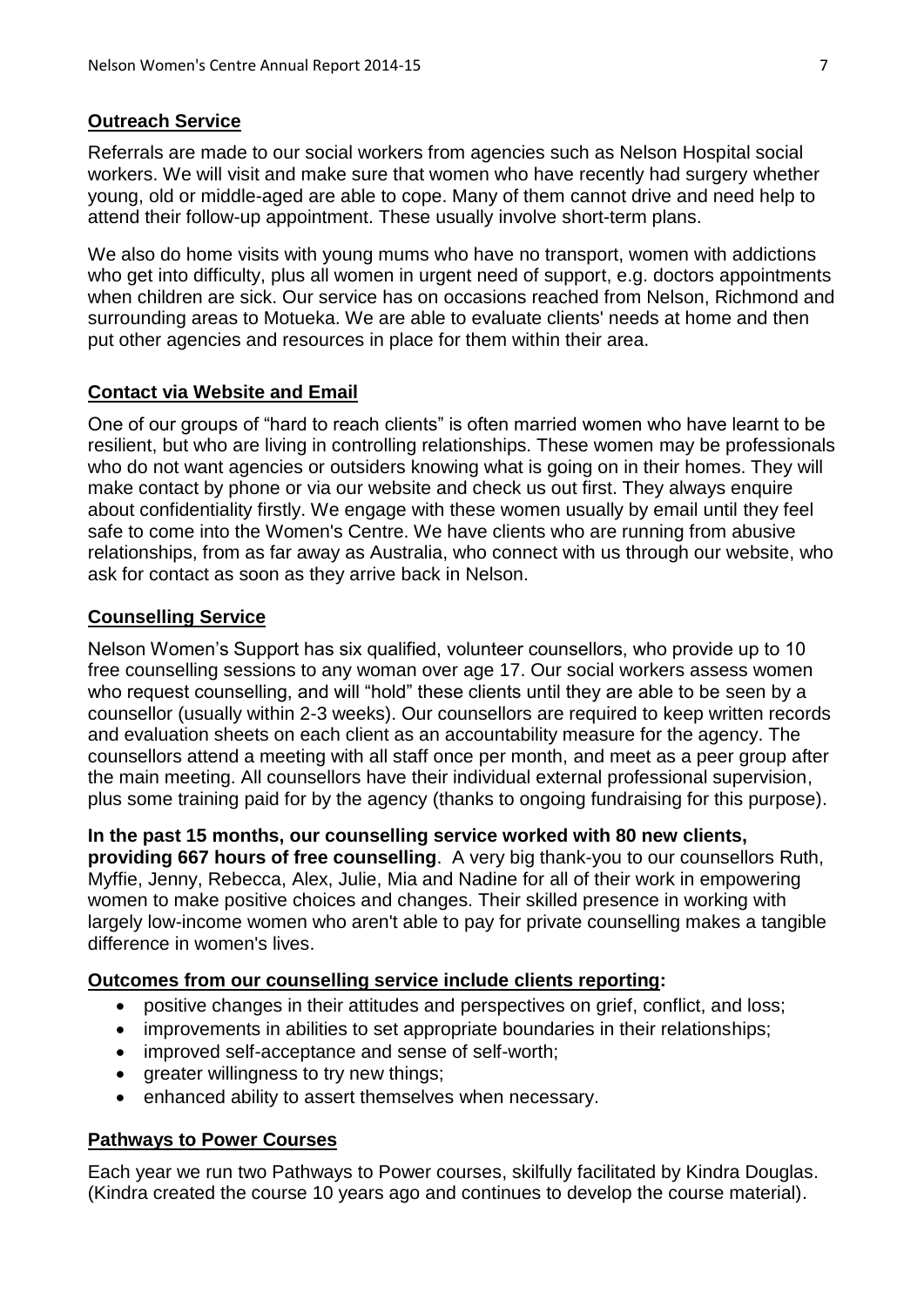Pathways to Power is an 8-week guided course in exploring one's sense of self, strengths, ability to reflect on one's behaviours and beliefs, the power to choose and make things happen, and to feel more in charge of life – now and for the future. In the past 15 months, **27 women attended three Pathways courses**. Participant feedback 98% positive.

**Learning outcomes from Pathways to Power are:** increased self-knowledge, centredness, and self-confidence, and a clearer sense of life direction and goals.

#### **Important Trends Seen by Our Social Workers This Year:**

#### **Poverty**

In the past 15 months our focus has gone right back to basic social work. We see women who have lost hope and the resilience to cope financially in an economic climate where their income does not cover their needs. These women range from single-parent or twoparent families, to single women, young and old. They feel socially excluded because of inequality and poverty. Their children also feel the impact of poverty e.g. socially excluded at school by their peers if they are not digitally connected by internet, facebook, twitter, and snap chat. They can't afford to buy credit for their phones; therefore they miss out a lot of communication in our new 21<sup>st</sup> century digital world. Families struggle to provide trendy clothing and pocket money. Their mums report that with the increasing costs of healthcare for the family, housing and food there is NO money for extras. This has consequences as some of the children then act out at home and school. We have seen this lead to teenage addictions such as cigarette smoking and drug use as these kids get involved with others that are like-minded and form small groups where they share their resources.

Our agency works alongside schools and out-of-school youth education programmes, Child Youth & Family, Youth Justice, and the Police to help these families. We will set up Strengthening Families meetings as they are very effective in reaching positive results, linking the whānau into the community where as a collective positive change can be seen.

We also rely on people like Lois from St Vincent De Paul or the Salvation Army, who often help with food parcels, urgent travel costs, or finance for medical bills or refills for gas cylinders. Without their swift care, life would be dismal for some of our clients.

Fifeshire Foundation is another great financial support for many of our clients. Every month, both social workers, Christine and Lyn, make applications for urgent grants to cover power bills, firewood, dentistry, washing machines, food, basic furniture. We are very humbled by the Fifeshire Foundation's generous support of people in great need.

We also thank the Nelson Tasman Housing Trust for all their support in housing several of our families. This has given these women the hope, warmth, security that has encouraged them to make positive changes. A happy, warm home helps to make happy people, no matter how hard the struggle.

# **Teenage girls**

Teenage girls are difficult to deal with. The girls come in to the Women's Centre with friends, never usually alone. They are both Māori and of European descent. These girls present as high on drugs, with noticeable cold sores around their mouths, agitated and unclean. They are often homeless and have many demands. Once our evaluation is made with the girls with short-term daily plans we then can offer them temporary emergency housing as we are part of the MOU for emergency housing. (This is not always positive as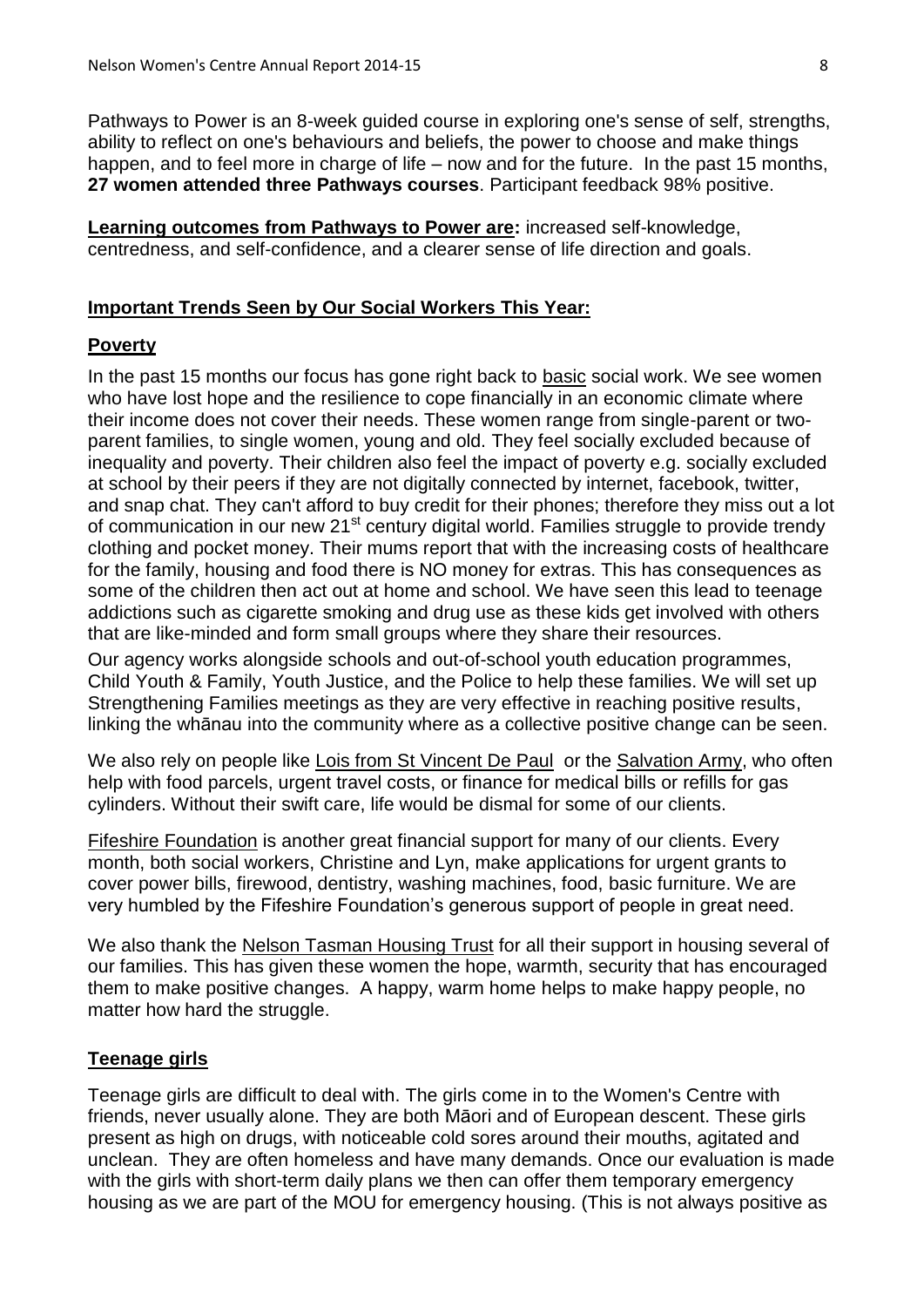some of these girls have no boundaries re their friends and may cause havoc for the housing provider and ourselves.) They are often not on benefits. We have to pull out all our contacts and resources for these girls. The most effective way our agency can help is to offer them a warm meal, clothing from our op shop, a hot shower, and laundry facilities. We encourage these girls to use the Centre during the day for rest. I have found reconnecting them with whānau for the Māori girls at Whakatū or Te Āwhina Marae with the older kuia to be short-term but effective for sleeping arrangements if our emergency housing is full.

One of the young women that required our support has lost her child into care. She is supported by our agency to reach the goals that Child Youth and Family has set for her. We also support her to access meetings with her child weekly to keep up contact. Other young women have left their whānau due to a breakdown within the family unit. They are often at school. We then work alongside Child Youth and Family, Work & Income, police, youth justice, school social workers, and FamilyWorks.

#### **Domestic Violence**

Nelson Women's Support deals with the impacts of domestic violence rather than the event. The event is either historical or dealt with by Nelson Women's Refuge. Women need housing, furniture, clothing and benefits as the aftermath of domestic violence. We are able to offer these families immediate support, comfort and resources. Both social workers have worked at Nelson Women's Refuge in the past therefore are both professionally able to handle any domestic violence situation (from developing safety plans to getting protection orders, and many things in between).

Both social workers are aware that education is the most positive outcome and driver for change. We refer our clients to education programmes held at SVS-Living Safe, Barnardos, and Whakatū Marae.

Our Friday women's group is often full of women who have attended counselling through SVS-Living Safe. They feel safe here at the Centre and often form lasting relationships.

Pets are always a challenge when re-housing whānau as many landlords will not house families with pets. This is often part of the aftermath of domestic violence when the mum and children have to leave their home. Threatening violence to pets is a way of isolating the women and children from third party support systems or to keep women from leaving a relationship. The bond between humans and animals is often fundamental to daily lived experiences. We advocate strongly for these women to keep the family pet.

### **Closing Comments from Carrie, Women's Centre Coordinator:**

After serving over 12 years as Centre Coordinator, I am ready for a new challenge. I am leaving the Women's Centre to take up a role as Director of the Nelson Tasman Housing Trust. I am keen to keep advancing the provision of warm, dry, affordable housing for people on low incomes. Still, I want to reflect on the significant challenges met and great improvements we have made here at the Nelson Women's Centre since 2002:

 **Funding Growth:** we have navigated an increasingly uncertain funding environment, added a half-time Assistant Social Worker, found creative ways to run more low-cost workshops and groups, and managed to improve wages.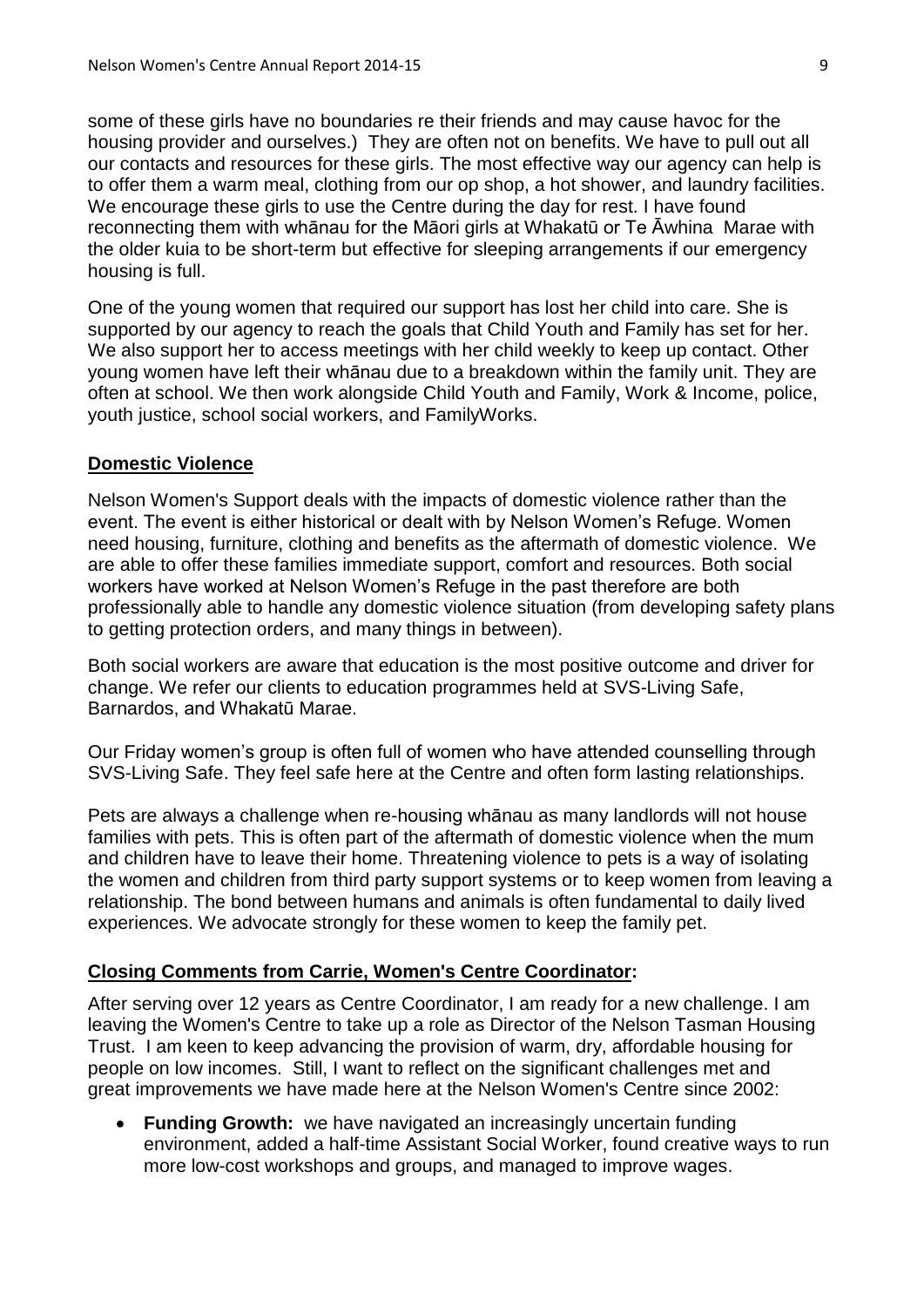- **Fundraising Success:** we have raised over \$50,000 from many special events including 14 fundraiser films, 4 benefit concerts, 3 sausage sizzles, 2 special calendars, 2 garage sales, an Arts Fair and numerous raffles.
- **Facility Expansion:** installation of the prefab out back has meant we can offer more and longer workshops; the new Cottage adds valuable consultation space.
- **Extensive Renovations:** have improved all offices, the lounge and central hallway.
- **Recovery from the Fire in 2007:** we closed for 3 months, but strong community donations helped renovate the kitchen and Op Shop plus install a security alarm.
- **Professionalism:** we now have two social workers, both full members of ANZASW; 70% of our 18 volunteer counsellors have gained provisional NZAC membership.
- **Programmes:** we have doubled the number of Arts/Discovery workshops we run, plus set up Pathways to Power, the Women Parenting Alone group, free cervical smear clinics and gold coin healing sessions.
- **Counselling Service:** we have increased over the years from 3 to 5-6 volunteer counsellors, as well as expanded funding to cover all our volunteer counsellors' supervision costs, plus added a training fund.
- **Website, new brochures, e-newsletters:** have greatly improved our ability to publicise the Nelson Women's Centre programmes, events and services.
- **IT upgrades:** we have upgraded all computers, installed a networked printer/ scanner, and a VoIP telephone system (reducing our telephone costs by 50%).
- **Improved partnership with SASH:** thanks to proactive relationship building, SASH have evolved from a passive 'tenant' of the Centre to an active partner in what the Women's Centre provides as a whole.
- **Strategic Merger:** after extensive consultation, Women in Nelson merged with Nelson Women's Support, strengthening governance and streamlining operations.

Together, we have made tremendous progress in growing and developing the Nelson Women's Centre *Te Whare Āwhina Mō Ngā Wāhine Puawai*. This place is so much more than the sum of all its parts, so much more than any of us as individuals. It has been a true privilege and a joy to help create a genuine and caring team environment. I sincerely hope that the Centre's mission of empowering women endures far into the future.

**In conclusion**, we wish to thank the Governing Collective members, Gail, Elena, Ruth, Sarah, Hilary and Myffie for all of their support, vision and energy. We also want to thank all our wonderful Counsellors, Ruth, Myffie, Alex, Julie, Rebecca and Jenny, as well as our co-workers, Deanne, Kathleen, Christine, Sarah-Jane, Delia, Sylvia and Jemma for their heartful work and good humour this year. We, all of us, make the Nelson Women's Centre a good place to be.

In sisterhood,

Carrie Mozena **Lyn Ginty** Women's Centre Coordinator **Community Social Worker**